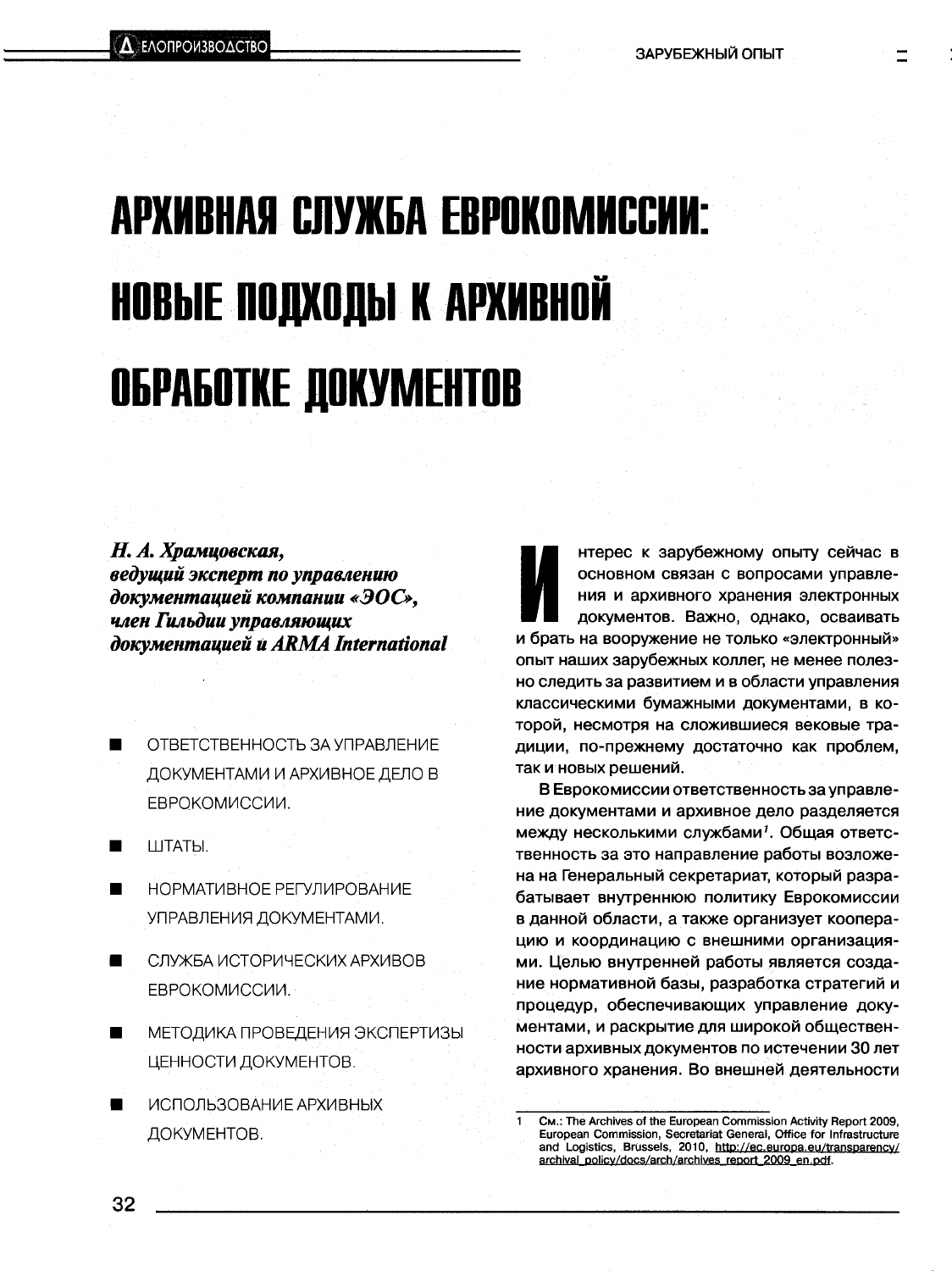политика Еврокомиссии в области управления документами и архивного дела направлена на развитие кооперации между архивными службами стран - членов Евросоюза, а также другими учреждениями Евросоюза и международными архивными организациями.

Ответственность за реализацию этой политики Генеральный секретариат разделяет со структурными подразделениями Еврокомиссии (генеральными директоратами и приравненными к ним службами). Структурные подразделения отвечают за управление собственными текущими и неактивными документами, которые впоследствии передаются в исторические архивы Еврокомиссии в соответствии с утвержденным Перечнем документов с указанием сроков хранения.

Служба исторических архивов (Historical Archives Service) отвечает за выполнение обязательств Еврокомиссии по обеспечению сохранности документов, имеющих правовую, историческую или административную ценность, и за своевременное их раскрытие для широкой общественности. Она обрабатывает и обеспечивает сохранность архивных документов, поступающих от структурных подразделений, и сдает их на постоянное хранение в Исторический архив Евросоюза (Historical Archives of the European Union, HAEU).

Исторический архив Евросоюза находится в ведении Европейского университетского института во Флоренции и финансируется за счет общего бюджета Евросоюза. Контракт между Еврокомиссией и институтом был подписан 17 декабря 1984 года<sup>2</sup>, а функционировать архив начал с 1986 года. Институт согласно договору отвечает за принятие на хранение, обеспечение сохранности и предоставление исследователям доступа к архивным документам Еврокомиссии по истечении 30 лет. Институт принимает на хранение документы различных учреждений Евросоюза, за исключением судебных документов.

Помимо этого, Исторический архив собирает и осуществляет депозитарное хранение частных коллекций, архивов политических деятелей и высокопоставленных должностных лиц Евросоюза, документов общественных движений и международных организаций, игравших и играющих важную роль в процессе объединения Европы<sup>3</sup>.

В Еврокомиссии для работы с документами используются три централизованные информационные системы. Базовая платформа HERMES обеспечивает общее хранение документов и ряд функциональных возможностей для управления документами (регистрация, размещение в дела, поиск, сканирование... и т. д.), расширяемых благодаря приложению ARES для управления входящими и исходящими документами и приложению для управления классификационной схемой Еврокомиссии NOMCOM.

С 2009 года в Еврокомиссии успешно началось внедрение нового программного приложения ARES для управления документами оно установлено более чем в половине служб Еврокомиссии<sup>4</sup>.

Персонал подразделения, отвечающего за политику в области управления документами и архивного дела (SG.B2), составляет 16 человек. За управление службой исторических архивов отвечает подразделение OIB.OS.1.002 численностью 30 человек, включая 10 архивистов.

За техническую поддержку и развитие корпоративных систем для управления документами и архивами отвечает Генеральный директорат по **ИТ (Directorate General for Information Technology,** DIGIT).

В Еврокомиссии регулярно проводится повышение квалификации персонала всех уровней по вопросам управления документами и архивного дела. Помимо профессионального обучения, Еврокомиссия организует мастерклассы для более глубокого освоения вопросов архивного дела. Например, только в 2009 году около 3000 человек прошли обучение использованию новой системы управления документами ARES. Кроме того, были подготовлены материалы для дистанционного обучения, в т. ч. для самостоятельного изучения системы.

См. http://www.eui.eu/Research/HistoricalArchivesOfEU/AbouttheH  $\mathbf{a}$ istoricalArchives/Index.aspx.

CM.: Contract between the European Communities and the European  $\boldsymbol{4}$ University Institute, Florence, 17 December 1984, http://www.eui. eu/Documents/Research/HistoricalArchivesofEU/Contract.pdf.

The Archives of the European Commission Activity Report 2009, European Commission, Secretariat General, Office for Infrastructure and Logistics, Brussels, 2010, P. 4.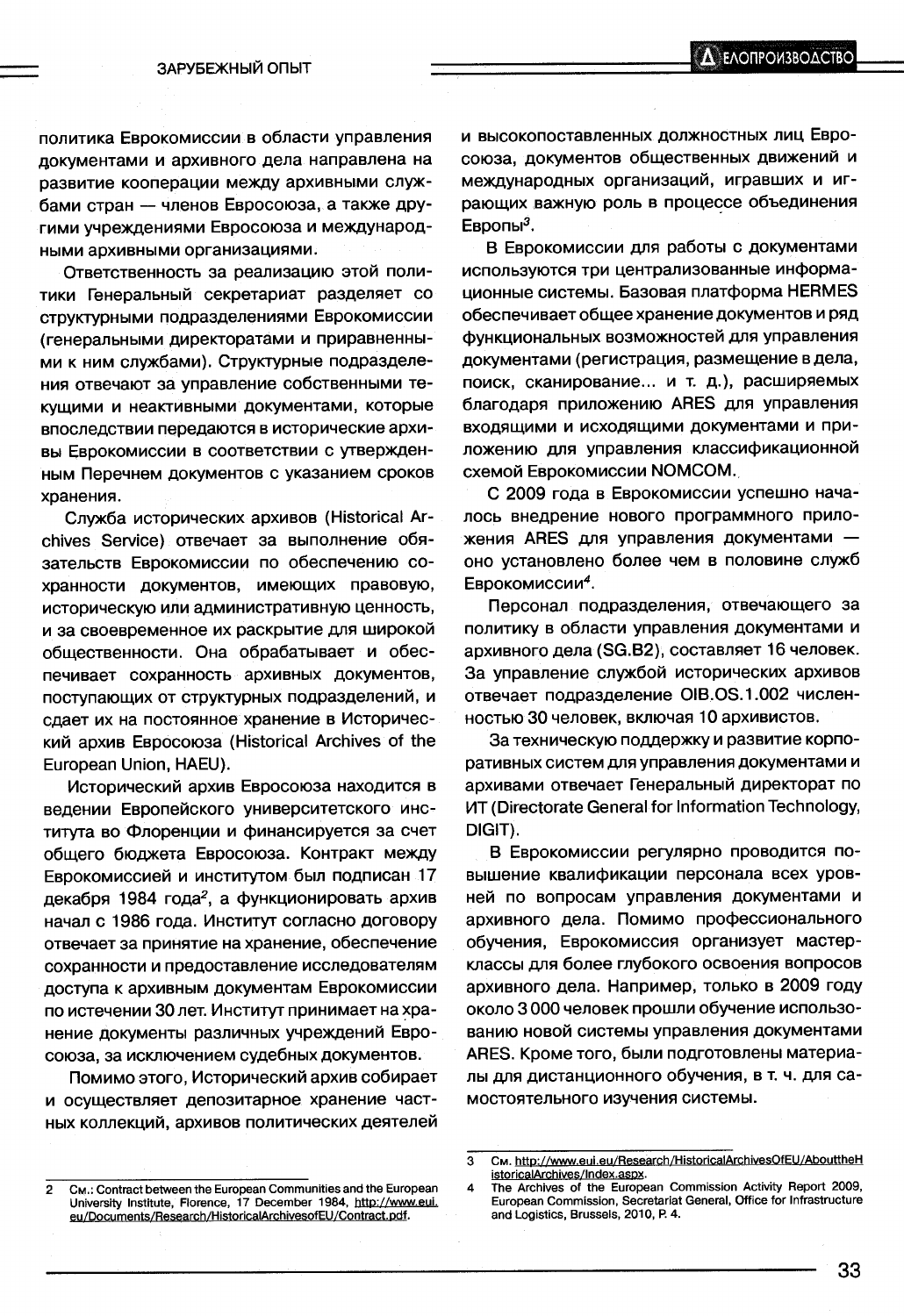Размах профессионального обучения персонала в области управления документами и архивным делом связан с двумя важными моментами:

- Современный европейский подход основывается на том, что с внедрением информационных технологий все основные делопроизводственные операции с документами (от момента создания документа до момента его уничтожения или передачи на архивное хранение) выполняет не персонал специализированной службы документационного обеспечения управления, а сотрудники деловых подразделений.
- Для того чтобы работа с документами велась в рамках единых правил, возникает потребность в освоении базовых навыков делопроизводства и архивного дела практически всеми сотрудниками организации.

Именно поэтому в Еврокомиссии такое внимание обращается на общее повышение уровня знаний в области делопроизводства и архивного дела - без этих знаний сотрудники деловых подразделений будут плохо работать с документами, что может привести к их утрате либо, например, к немалым дополнительным затратам на повторную обработку документов при передаче их на архивное хранение.

Европейская комиссия придает огромное значение нормативному регулированию управления документами. В 2002 году она провела модернизацию своих процедур управления документами с целью повышения эффективности, прозрачности и подотчетности. Для этого были приняты два решения Еврокомиссии и правила их исполнения, охватывающие весь жизненный цикл документа.

В настоящее время все действующие на 2010 год нормативные документы Еврокомиссии сведены в сборник «Управление документами в Европейской комиссии. Сборник решений и внутренних правил»<sup>5</sup>, с тем чтобы сделать их более доступными и чтобы в них было легче ориентироваться, упрощая благодаря этому их применение в повседневной деятельности организации.

Сборник включает:

- Решение Еврокомиссии 2002/47/EC, ECSC, Euratom от 23 января 2002 о внесении поправок в регламент работы Еврокомиссии, включая положения об управлении документами.
- Решение Еврокомиссии 2004/563/EC. Euratom от 7 июля 2004 о внесении поправок в регламент работы Еврокомиссии, включая положения, относящиеся к электронным и оцифрованным документам Еврокомиссии.
- Правила исполнения решения Еврокомиссии  $\bullet$ 2002/47/EC, ECSC, Euratom об управлении документами и решения 2004/563/EC, Euratom об электронных и оцифрованных документах (SEC(2009)1643, 30.11.2009). Раздел II.5. правил «Экспертиза ценности и передача дел в исторические архивы Еврокомиссии»<sup>6</sup> подробно регламентирует организацию работы с архивными документами.

B. регламенте Еврокомиссии (Rules Ωf Procedure)<sup>7</sup> 2002 года были выделены два хорошо знакомых нам этапа хранения документов:

- оперативное хранение документов в самой организации или ее подразделениях,
- архивное хранение документов.  $\bullet$

Служба исторических архивов Еврокомиссии решает ряд задач управления информационными материалами и документами Еврокомиссии на протяжении всего их жизненного цикла и вне зависимости от вида носителей. Она отвечает за:

- методологическую поддержку деятельности «внутренних» архивных служб Еврокомиссии;
- $\bullet$ регулярное обновление и реализацию на практике правил управления делами, поступающими из служб и генеральных директоратов:
- управление центральными хранилищами до- $\bullet$ кументов;
- координацию приема-передачи дел и документов из служб и генеральных директоратов в хранилища исторических архивов во Флоренции;
- организацию публичного доступа к делам и документам Еврокомиссии, имеющим исто-

<sup>5</sup> Document management in the European Commission. Collected decisions and implementing rules, Publications Office of the European Union, Luxembourg, 2010; http://ec.europa.eu/transparency/ archival\_policy/docs/edomec/recueil\_dec\_mda\_en.pdf.

 $\overline{6}$ Appraisal and transfer of files to the Commission's historical archives.

 $\overline{7}$ Commission Decision 2002/47/EC, ECSC, Euratom of 23 January 2002 amending its Rules of Procedure (notified under document number C(2002) 99), Official Journal of the European Communities, L 21/23, 24.1.2002, http://eur-lex.europa.eu/LexUriServ/LexUriServ. do?uri=OJ:L:2002:021:0023:0027:EN:PDF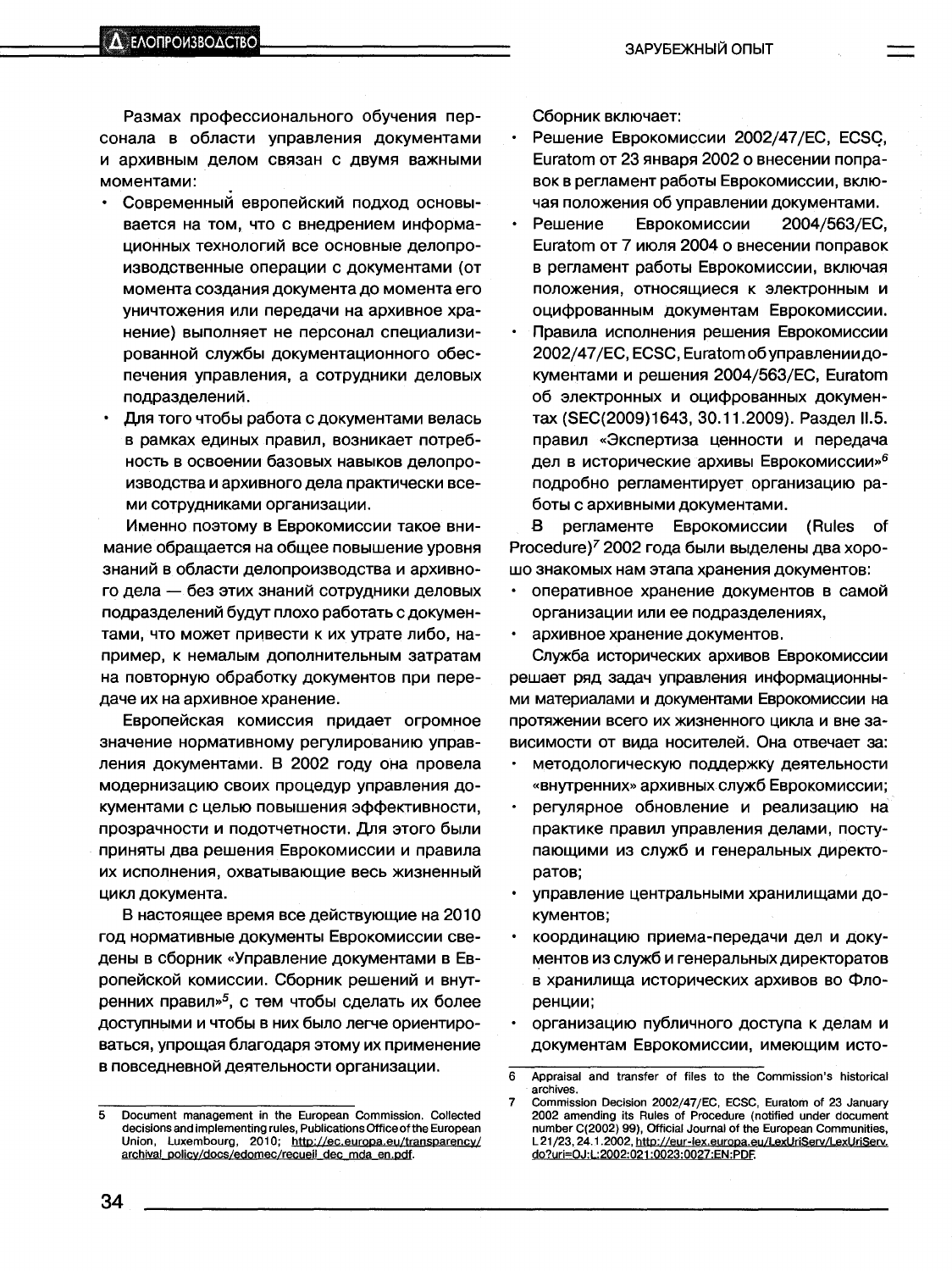рическую, юридическую или информационную ценность, в соответствии с «правилом 30 лет» (согласно которому все дела или документы, с момента закрытия которых прошло 30 лет, становятся доступными).

Согласно установленным правилам, дела и документы подразделений Еврокомиссии должны передаваться на хранение в Исторические архивы не позднее 15 лет с момента создания, при этом документы проходят экспертизу ценности в соответствии с регламентами $\delta$ .

Следует отметить тот факт, что у нас в ст. 22 Федерального закона «Об архивном деле в Российской Федерации» установлен такой же срок ведомственного хранения.

Экспертиза ценности дел в Еврокомиссии проводится в два этапа и включает первую и вторую экспертизу.

Первую экспертизу проходят все дела по истечении срока их ведомственного хранения (administrative retention period). В тех случаях, когда перечнями документов с указанием сроков хранения<sup>9</sup> предусмотрена вторая экспертиза, она проводится не позднее чем через 25 лет после закрытия дел.

Первая экспертиза. На основе Единого перечня Еврокомиссии и/или ведомственных перечней директоратов и служб генеральные директораты и приравненные к ним подразделения проводят, по крайней мере, один раз в год первую экспертизу своих архивных документов после истечения срока их ведомственного хранения.

С этой целью подразделения анализируют дела и дату закрытия дела. Согласно указаниям в соответствующем перечне результатом первой экспертизы будет либо уничтожение дел, либо их передача в исторические архивы (после проведения, где это применимо, выборочного отбора документов на хранение).

Вторая экспертиза. Дела, переданные в исторические архивы по результатам первой экспертизы, будут либо подлежать постоянному хранению, либо должны будут пройти вторую экспертизу. Вторая экспертиза проводится в том случае, когда это предусмотрено соответствующим перечнем, а также для всех переданных в исторические архивы дел, для которых в перечнях нет подходящих статей.

Вторая экспертиза проводится службой исторических архивов в сотрудничестве с подразделением, от которого поступили документы, или его преемником - не позднее чем через 25 лет после закрытия соответствующих дел.

Решения о дальнейшей судьбе документов, принимаемые по итогам второй экспертизы, основываются на исторической ценности соответствующие дел, и их следствием является либо уничтожение, либо постоянное хранение документов (после проведения, где это применимо, выборочного отбора документов на сохранение).

Выборочный прием документов на постоянное хранение применяется и в российских архивах. Определение данного термина дано в ГОСТ Р51141-98 «Делопроизводство и архивное дело. Термины и определения» как «Прием на постоянное хранение отдельных видов документов организаций или всех ценных документов ряда организаций из числа однородных».

В Еврокомиссии используется, помимо отбора документов на хранение по определенным критериям, по сути аналогичного российскому подходу, также и метод случайного отбора<sup>10</sup>. В результате этого процесса часть дел отбирается на постоянное хранение из более крупного массива дел, а остальные идут на уничтожение. Оба метода отбора могут применяться, где это уместно, при проведении как первой, так и второй экспертизы.

В случае случайного отбора дела отбираются на уничтожение или архивное хранение на основе автоматизированного или случайного процесса, целью которого является сохранение определенной доли всех существующих дел и обеспечение того, чтобы созданная выборка была репрезентативна.

В случае отбора дел по критериям дела отбираются на уничтожение или постоянное хранение на основе субъективных критериев. В этом

 $\mathbf{a}$ См. Document management in the European Commission. Collected decisions and implementing rules, Publications Office of the European Union, Luxembourg, 2010, P. 67-68.

В Еврокомиссии используются ведомственные перечни дирек-Q торатов и служб (Specific DG/service-level retention list, SRL) и Единый перечень Еврокомиссии (Common Commission-level retention list, CRL).

<sup>10</sup> Document management in the European Commission. Collected decisions and implementing rules, Publications Office of the European Union, Luxembourg, 2010, P. 68.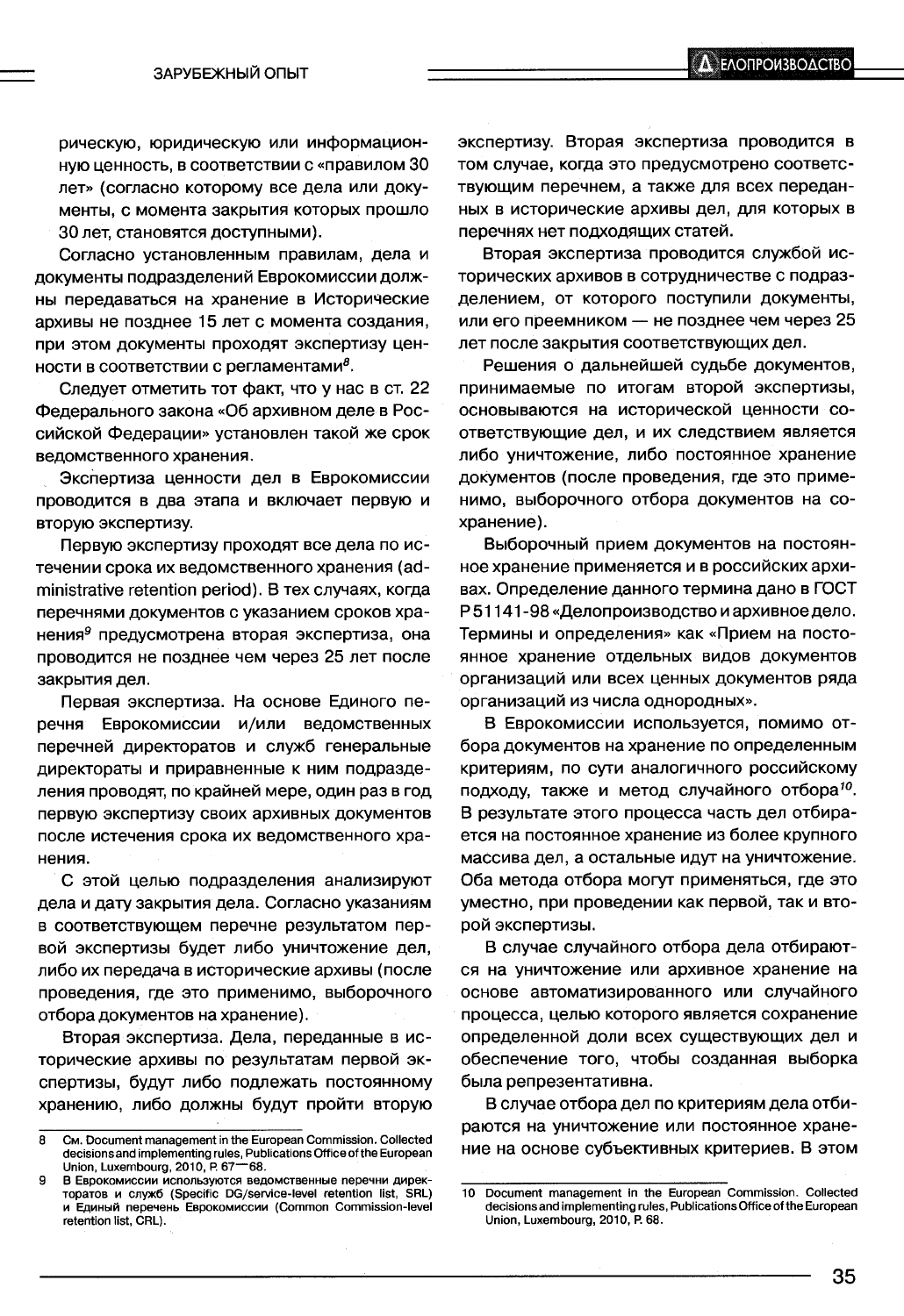случае дела, отобранные на последующее постоянное хранение, могут и не отражать в должной мере особенности первоначального массива дел, из которого делалась выборка.

Процедуры, использованные для проведения любого отбора, должны быть полностью задокументированы. Документация должна включать как минимум следующие сведения: обоснование и цель проведения отбора; список дел, проходящих отбор, включая ссылки на соответствующие позиции в перечнях или номенклатуре дел; а также перечень дел, отобранных для дальнейшего сохранения, и перечень дел, отобранных на уничтожение; применявшиеся критерии отбора и причины использования именно этих критериев.

В случае когда отбор проводится во время первой экспертизы, такая документация создается подразделением - создателем документов либо его преемником. Если же отбор проводится при второй экспертизе, то уже служба исторических архивов обеспечивает создание и сохранение списков дел, отобранных на постоянное хранение и уничтожение, и сопроводительной документации. Копии этих списков и документации направляются Генеральному директорату - собственнику документов или его преемнику.

Наиболее острой для службы исторических архивов проблемой в настоящее время является необходимость проведения архивной обработки больших объемов документов Еврокомиссии перед открытием исследователям доступа к ним. В последние годы для сотрудников службы исторических архивов становилось все более очевидным, что количество дел, которые необходимо раскрыть по истечении 30-летнего срока ограничения доступа, никак не соответствует числу архивистов, занимающихся обработкой этих дел, и никогда не будет соответствовать. Кроме того, проблемой также является отсутствие «контекстуальной» информации в описаниях дел и в более общем плане - трудности с получением полного представления обо всех переданных на хранение архивных документах.

Чтобы как-то улучшить сложившуюся ситуацию, были внесены изменения в методы работы с архивными документами. С 2008 года «Группа по методам работы», в состав которой входи-

ли начальник отдела OIB.OS.1 (которому подчиняется служба исторических архивов), семь специалистов службы исторических архивов, представитель Генерального секретариата и два специалиста по управлению документами, изучала, каким образом может быть использована новая схема классификации исторических архивных документов, основанная на методах, рекомендуемых Международным советом архивов (МСА), и на разработанных МСА стандартах архивного описания создателей документов (ISAAR) и фондов, и их подразделов (ISAD (G)). Разработка новой методологии явилась вынужденной мерой, связанной с тем, что архивисты не справляются с нарастающими объемами работ по экспертизе ценности и архивному описанию документов. Выигрыш в производительности во многом связан с минимизацией просмотра индивидуальных дел.

В 2009 году службой исторических архивов было проанализировано и описано 4 880 дел. из них 1 847 с использованием традиционных методов и 3 033<sup>11</sup> с использованием метода «обобщенного описания» (summary description), который является частью методологии «нормализованной архивной обработки» (method of normalised archival treatment).

Концепция, сформированная к декабрю 2008 года, была применена в 2009 году в двух пилотных генеральных директоратах: коммуникаций (Communication) и по экономическим и финансовым вопросам (Economic and Financial Affairs). По сути, предлагаемые изменения заключаются главным образом:

- в разработке новой классификационной схемы дел, учитывающей принципы происхождения и архивной целостности и описывающей фонды и их подразделы, а также соответствующих создателей документов в соответствии с международными стандартами; и
- в выборе решений, связанных с экспертизой ценности / селекцией, на основе «физической» оценки («выборочной проверки») в хранилищах. С учетом наличия большого объема описательной информации просмотр отдельных дел может быть сведен к минимуму.

 $11$ The Archives of the European Commission Activity Report 2009, European Commission, Secretariat General, Office for Infrastructure and Logistics, Brussels, 2010, P. 12.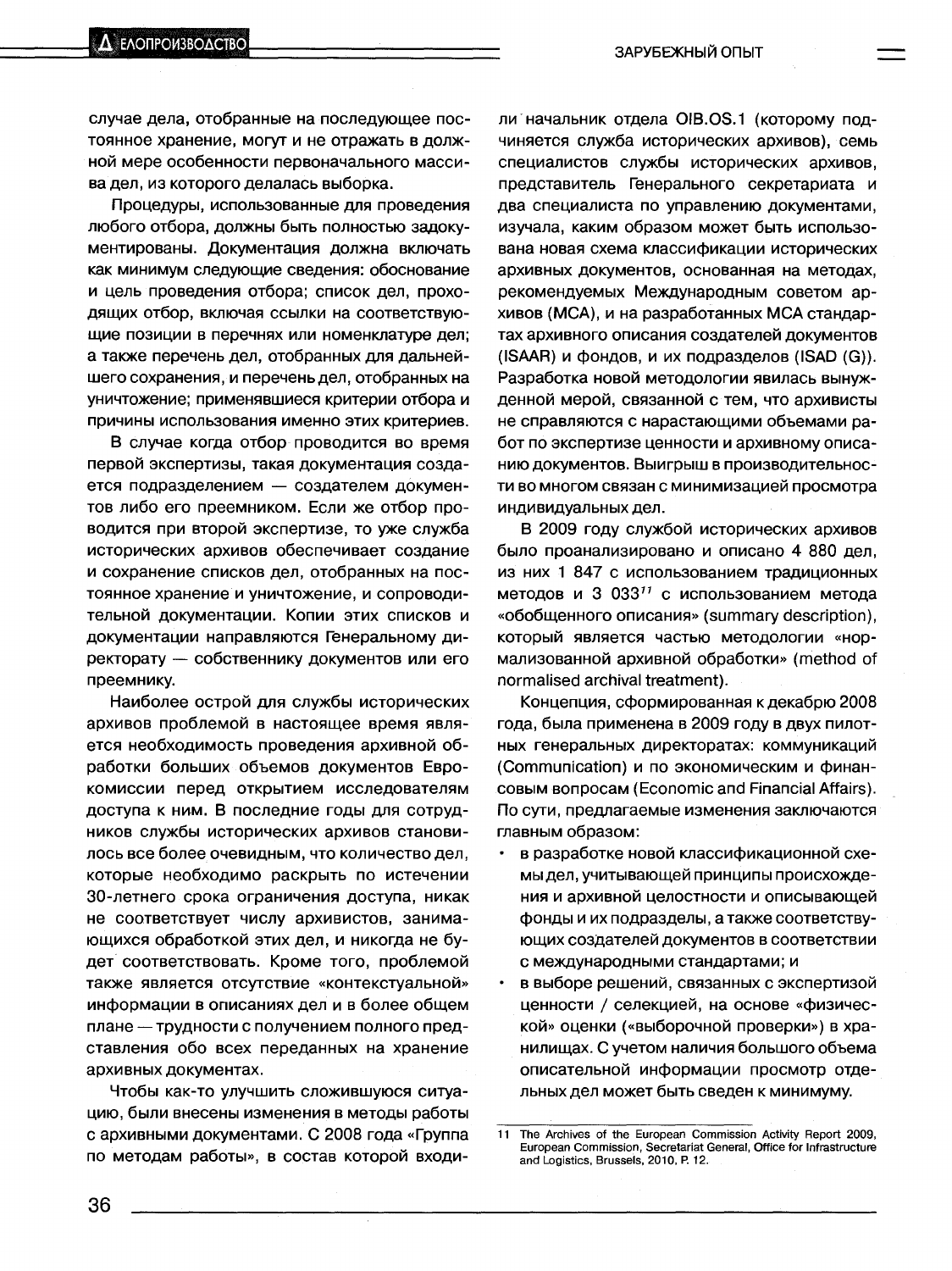Результаты, полученные в пилотных генеральных директоратах, оказались обнадеживающими. Они были проверены профессором архивного дела Лейденского университета и главой департамента экспертизы ценности и отбора документов национальных архивов в Гааге Чарльзом Юргенсом<sup>12</sup> (Charles Jeurgens). Профессор Юргенс подчеркнул необходимость в первую очередь решать вопрос экспертизы ценности и отбора передаваемых на архивное хранение дел. Было принято решение постепенно с начала 2010 года применять метод «нормализованной архивной обработки», со временем распространив его на все подразделения. В конечном итоге применение этого метода будет способствовать не только увеличению числа правильно описанных дел, но также лучшему и более глобальному пониманию состава фондов Комиссии. Тем не менее архивисты Еврокомиссии подчеркивают, что:

- применения «нормализованной архивной обработки» существенно повлияет на рабочие процессы, следующие за описанием и анализом:
- трансформация службы исторических архивов займет от 5 до 10 лет;
- для определенных категорий дел ныне используемые методы будут продолжать применяться в основном в отношении материалов, поступающих из частных офисов уполномоченных Еврокомиссии, которые, с одной стороны, содержат документы различного характера, а с другой - имеют высокую историческую ценность; а также к поступившим материалам, которые уже были частично проанализированы в ходе исследовательской работы и работа над которыми будет завершена с применением той же методики;
- новые методы позволят увеличить количество описанных дел, но, учитывая количество дел, которые уже сейчас должны быть открыты для публичного доступа (около 300 тысяч

дел<sup>13</sup>), ожидать какого-то резкого улучшения ситуации нельзя.

По сути, в Еврокомиссии делается попытка применить на практике идеи макроэкспертизы ценности, когда экспертизе подлежат не конкретные документы, а виды деловой деятельности, в ходе которой эти документы создаются (этот подход родственен функциональному подходу к составлению классификационных схем). Если вид деятельности признается достаточно важным, то все создаваемые в его рамках документы идут на архивное хранение и не возникает необходимости их полистно просматривать.

В конце марта 2010 года управление инфраструктуры и логистики Генерального секретариата Еврокомиссии опубликовало отчет о деятельности архивной службы Еврокомиссии в 2009 году<sup>14</sup>. В отчете приводятся достаточно интересные данные, позволяющие оценить объемы деятельности архивной службы, увидеть существующие проблемы в области архивного дела и применяемые методы работы.

Общая емкость хранилищ архивных документов Еврокомиссии составляет 142 погонных км, из них уже заполнены документами 129,5 км, а оставшийся резерв в 12,5 км явно недостаточен.

В связи с нехваткой места для хранения документов рассматривается вопрос о строительстве нового хранилища KORT1 емкостью около 90 погонных км по соседству с главным хранилищем. Часть нового хранилища будет отведена под аудиовизуальные архивы Генерального директората по коммуникациям.

Проблема нехватки мест для хранения бумажных архивных документов актуальна во всем мире. В данном случае опыт архива Еврокомиссии наглядно демонстрирует тот факт, что еще долгое время всем архивам придется, наряду с приемом на хранение современных электронных документов, обеспечивать прием на хранение постоянно возрастающих объемов архивных документов длительного срока хранения на бумажных носителях.

Но вот что интересно: электронные документы на архивное хранение пока еще не переда-

 $12$ Проф. Юргенс ( http://www.hum.leiden.edu/history/organisation/ staff-history/jeurgens.html) занимается вопросами экспертизы<br>ценности, см., например, Charles Jeurgens «New solutions for an old problem? Appraisal between risk and choice» in: 8th European Conference on Digital Archiving - Abstract Book, p.47, http://www. bar.admin.ch/ eca2010/00732/index.html?lang=de&download=M3 wBPgDB /8ull6Du36WenoiQ1NTTjaXZnqWfVpzLhmfhnapmmc7Zi6rZ ngCkkIN2f3h8bKbXrZ6lhuDZz8mMps2gpKfo.

<sup>13</sup> В зависимости от толщины дел, это от 7 до 15 погонных км.

CM.: The Archives of the European Commission Activity Report 2009,  $14$ European Commission, Secretariat General, Office for Infrastructure and Logistics, Brussels, 2010, http://ec.europa.eu/transparency/ archival\_policy/docs/arch/archives\_report\_2009\_en.pdf.